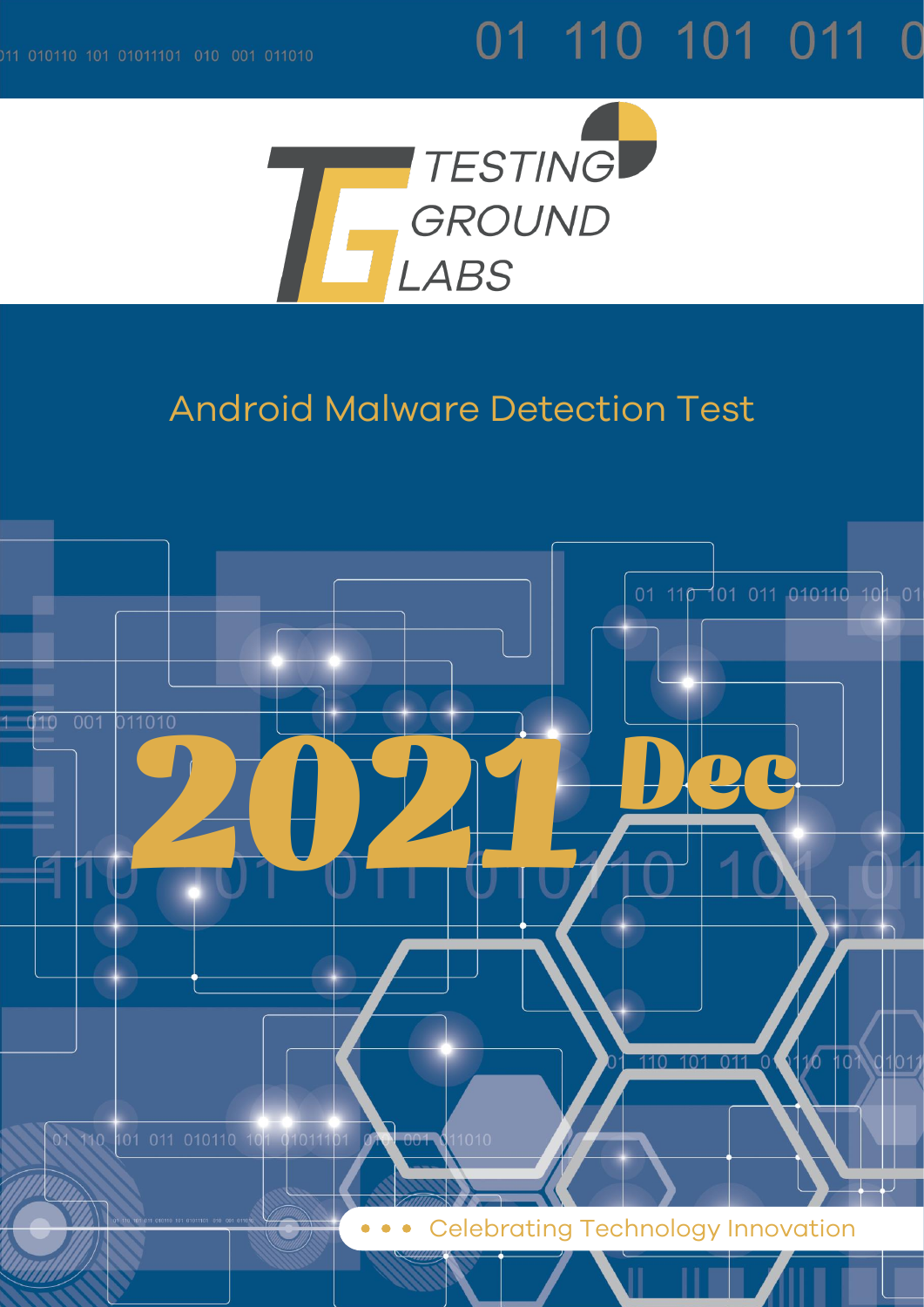

*Android Malware Detection Test 2021 Dec*

### **TABLE OF CONTENTS**





Background Test Process & Test Software



Tested Result



Test Summary & Monthly Award



Information



Disclaimer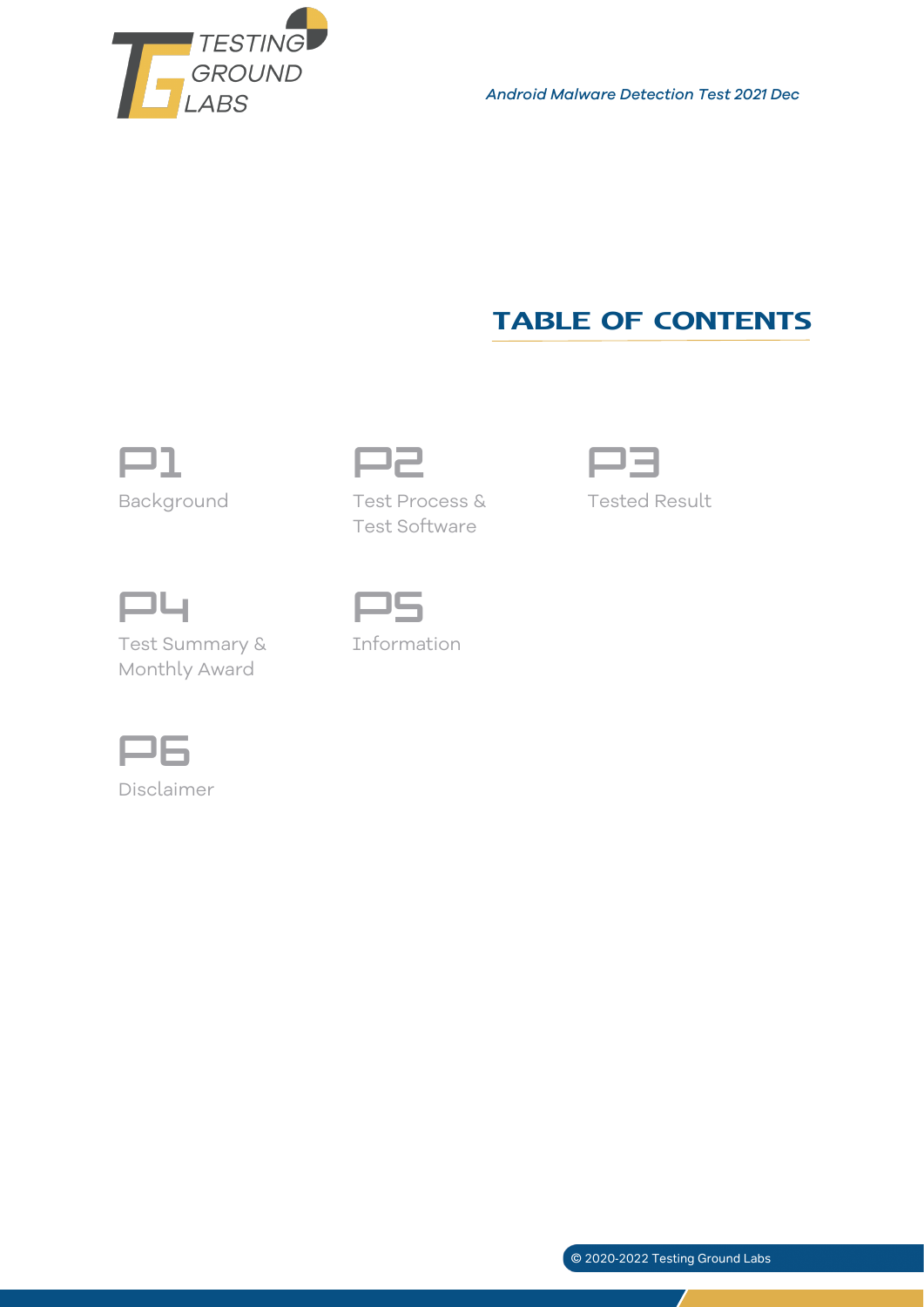

#### Chap.1 Background

וכ

Android is a mobile operating system developed by Google. It is based on a modified version of the Linux kernel and other open source software, and is designed primarily for touchscreen mobile devices such as smartphones and tablets. In addition, Google has further developed Android TV for televisions, Android Auto for cars, and Wear OS for wrist watches, each with a specialized user interface. Variants of Android are also used on game consoles, digital cameras, PCs and other electronics.

Android's smartphone share will hover with around 85% throughout the forecast. Volumes are expected to grow at a five-year compound annual growth rate (CAGR) of 1.7% with shipments approaching 1.36 billion in 2022. Android maintained its position as the leading mobile operating system worldwide in June 2021, controlling the mobile OS market with a close to 73 percent share. Google's Android and Apple's iOS jointly possess over 99 percent of the global market share. Overall this is a positive sign that consumers are seeing the benefits of moving to a slightly more premium device than they likely previously owned.

Android security software can protect you away from the following malware activities (all are actual cases):

- 1. Send messages to "premium service" SMS numbers that cost extra money.
- 2. Send your personal information to unknown parties.
- 3. Turn your phone into a part of a botnet so others can execute commands remotely for nefarious purposes, such as spam, DDOS attack, and more.
- 4. Non-authorized persons may monitor your phone calls and text messages.
- 5. Open you to blackmail, if something embarrassing can be found and sent elsewhere.
- 6. Trick you into entering financial information, such as account number, birth date, and more.
- 7. Even stuff on your PC if you connect your PC to your smartphone.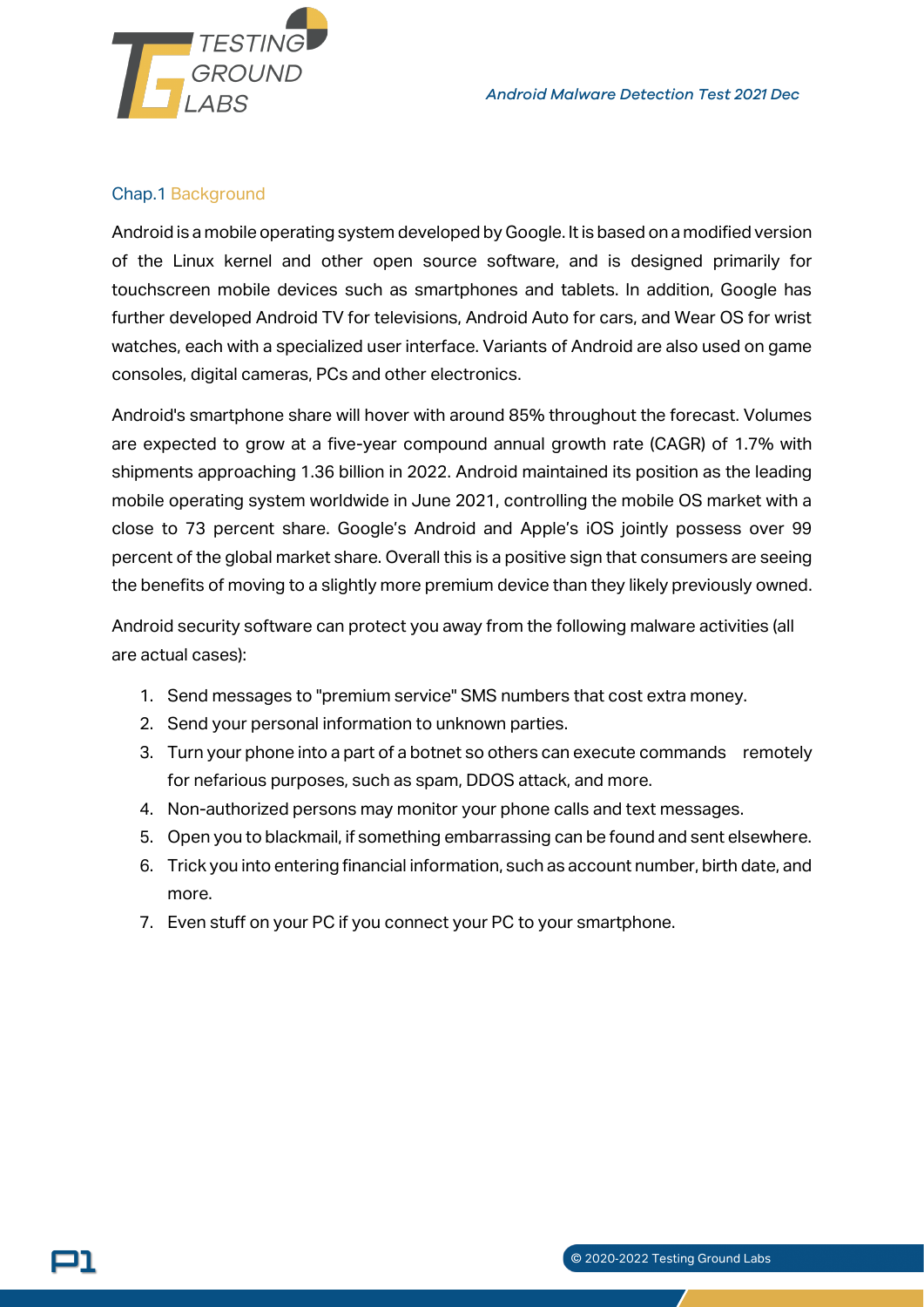

#### Chap.2 Test Process & Test Software

Several android mobility devices will be prepared and backup images are created then. Detailed process is as follows:

- 1. 1915 malware samples and bulks of clean android applications (453 different installers) are prepared and delivered to the internal storage of devices. The malware were collected in multiple sources (including China region), clean apps were taken from Google AppStore and other legitimate app stores.
- 2. Install a security product on the physical phone device with default configuration.
- 3. Update the security product and perform a full scan against the malware set and clean applications. Malware detection rate and false positive status will be recorded.
- 4. Restore the backup image and repeat the three steps above.
- 5. Platform: PixelExperience Android 10 on RedMi Note 4X
- 6. Test date: December, 2021

| Vendor             | Software                                           | Version                  |
|--------------------|----------------------------------------------------|--------------------------|
| AhnLab             | AhnLab V3 Mobile Security                          | 3.2.6.1(Build 3724)      |
| <b>Antiy Labs</b>  | AVL for Android                                    | 2.8.1                    |
| Avast              | <b>Avast Mobile Security</b>                       | 6.45.1.510288-4e39eff745 |
| Avira              | Avira Antivirus Security for Android               | 7.10.1 build No. 4928    |
| <b>ESET</b>        | <b>ESET Mobile Security</b>                        | $v. 7.1.11.0 - 15$       |
| Kaspersky          | Kaspersky Internet Security for Android            | 11.79.4.6841             |
| Malwarebytes       | Malwarebytes for Android                           | 3.9.168                  |
| McAfee             | <b>McAfee Mobile Security</b>                      | 6.3.0.106                |
|                    | NortonLifeLock Norton 360 (Norton Mobile Security) | 5.24.0.211204001         |
| <b>Trend Micro</b> | <b>Trend Micro Mobile Security</b>                 | 12.10.0.3770             |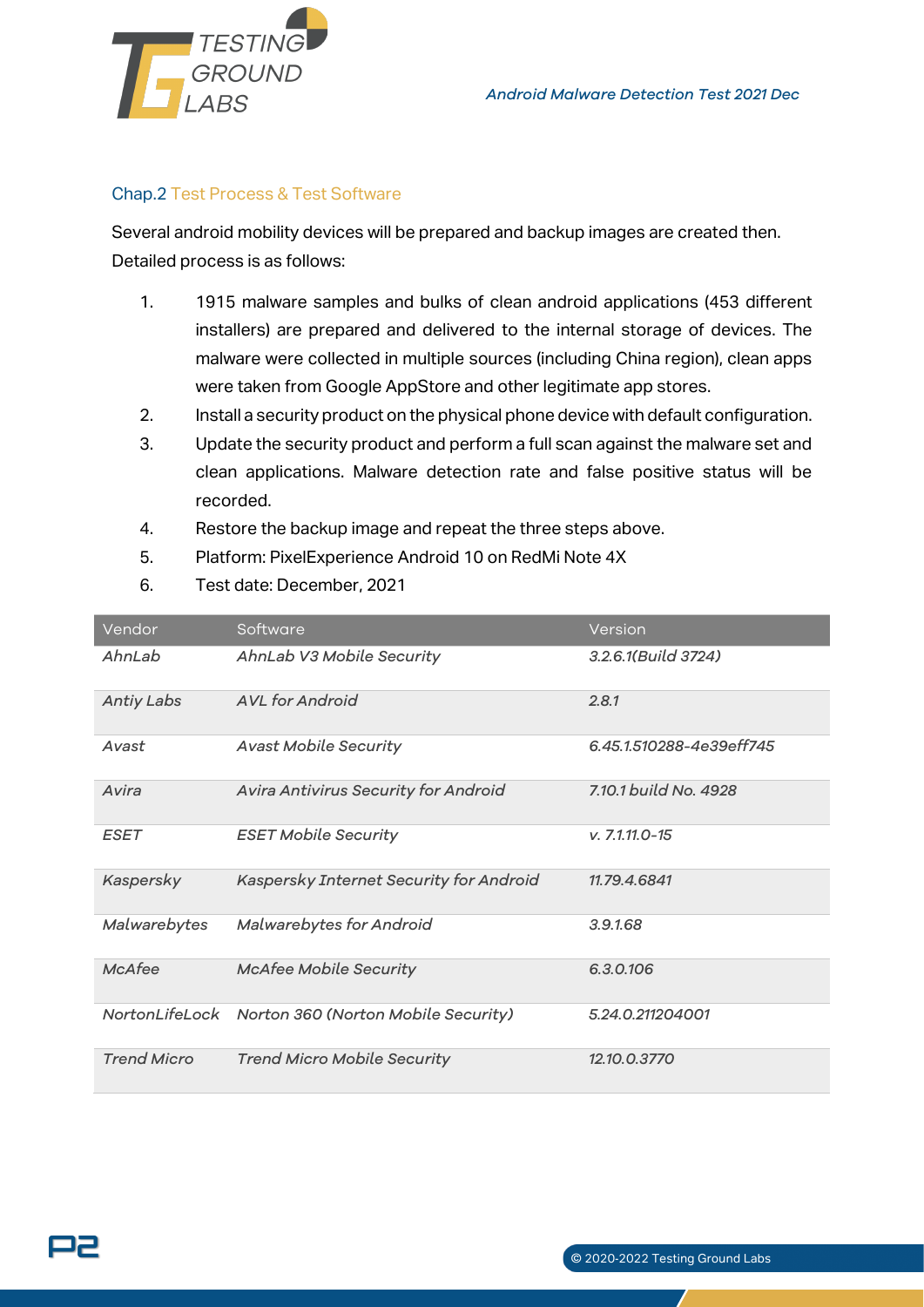

#### Chap.3 Tested Result (The test results are shown on the following tab)

| Vendor             | Total<br>Samples | Missed<br>Samples   | Detected<br>Samples | Detection<br>Rate | False<br>Positive<br>Counts | Total<br>Score |
|--------------------|------------------|---------------------|---------------------|-------------------|-----------------------------|----------------|
| Avira              | 1915             | 0                   | 1915                | 100.000%          | 0                           | 100.000        |
| <b>ESET</b>        | 1915             | $\pmb{\mathit{o}}$  | 1915                | 100.000%          | $\pmb{\mathit{o}}$          | 100.000        |
| Kaspersky          | 1915             | $\pmb{\mathit{o}}$  | 1915                | 100.000%          | $\pmb{\mathit{o}}$          | 100.000        |
| <b>McAfee</b>      | 1915             | $\pmb{\mathit{o}}$  | 1915                | 100.000%          | 0                           | 100.000        |
| <b>Trend Micro</b> | 1915             | O                   | 1915                | 100.000%          | 0                           | 100.000        |
| NortonLifeLock     | 1915             | $\boldsymbol{\eta}$ | 1914                | 99.948%           | $\boldsymbol{O}$            | 99.948         |
| Avast              | 1915             | 4                   | 1911                | 99.791%           | 0                           | 99.791         |
| AhnLab             | 1915             | $\sqrt{5}$          | 1910                | 99.739%           | $\pmb{\mathit{O}}$          | 99.739         |
| Malwarebytes       | 1915             | 40                  | 1875                | 97.911%           | 0                           | 97.911         |
| Antiy Labs         | 1915             | 0                   | 1915                | 100.000%          | 314                         | 68.600         |

Remarks: Final Score= (Detection %) \*100-0.1\*FP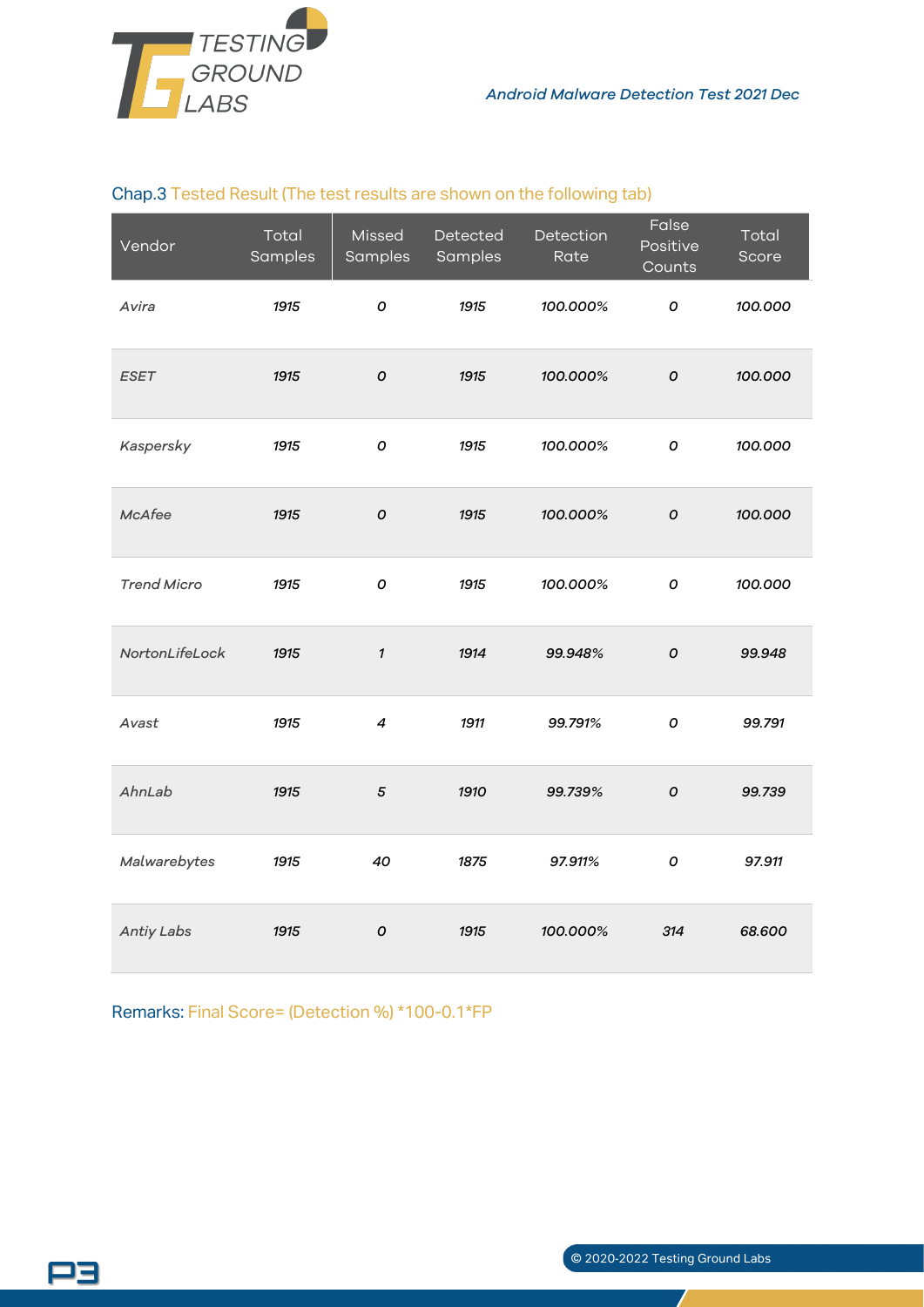

*Android Malware Detection Test 2021 Dec*

#### Chap.4 Test Summary & Monthly Award

During the test, we had helped some vendors fix the crashes that we discovered and then we also had verified and confirmed the fixes.

#### Monthly Award

P4

| 2021.12            |                                    |
|--------------------|------------------------------------|
| Avira              |                                    |
| <b>ESET</b>        |                                    |
| Kaspersky          |                                    |
| McAfee             |                                    |
| <b>Trend Micro</b> | 5 Star Monthly Award 2021 December |
| NortonLifeLock     |                                    |
| Avast              |                                    |
| AhnLab             |                                    |
| Malwarebytes       |                                    |
|                    |                                    |

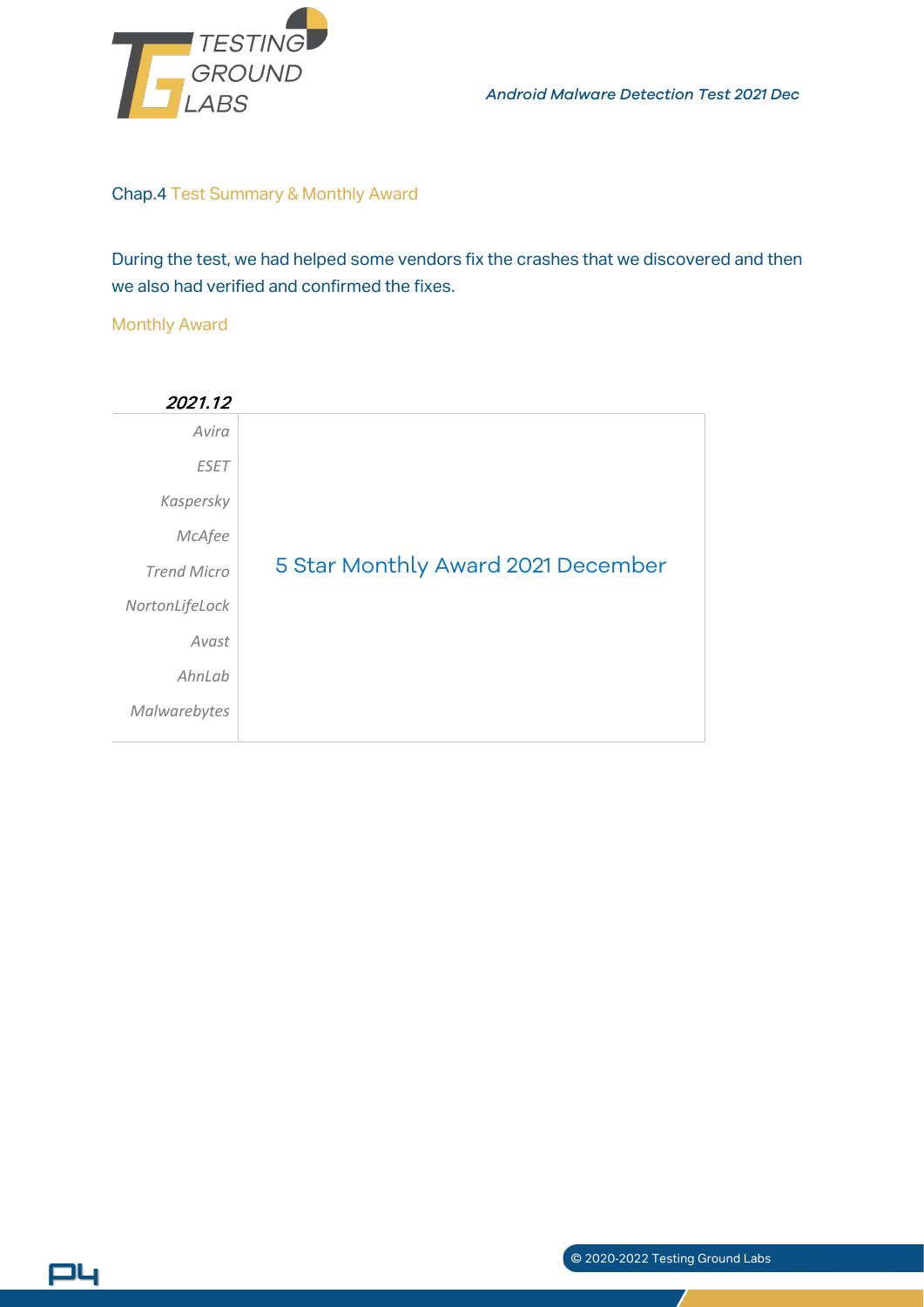

#### Chap.5 Rights Statement

Unless otherwise stated, Testing Ground Labs (hereinafter referred to as "TG Labs"), owns the copyright of this report. Without prior written consent of TG Labs, no other unit or individual shall have the right to alter the contents of this report and use it for commercial purposes by any means (including but not limited to transmission, dissemination, reproduction, excerpt, etc.).

Unless otherwise stated, TG Labs shall be the rightful owner of the trademarks and service marks used in the report. Any action of infringing upon the legal rights of TG Labs is prohibited. TG Labs shall have the right to pursue the legal liability of the infringer in accordance with the law.

#### Chap.6 Disclaimer

Note that before using the report issued by Testing Ground Labs (hereinafter referred to as "TG Labs"), please carefully read and fully understand the terms and conditions of this disclaimer (hereinafter referred to as "Disclaimer"), including the clauses of exclusion or restriction of the liabilities of TG Labs and the limitations of the rights of users. If you have any objection to the terms and conditions of this Disclaimer, you have the right not to use this report, the act of using this report will be regarded as acceptance and the recognition of the terms and conditions of this Disclaimer, so by using this report, you agree to the following terms and conditions:

- 1. The report is provided by TG Labs, all the contents contained herein are for reference purposes only, and will not be regarded as the suggestion, invitation, or warranty for readers to choose, purchase or use the products mentioned herein. TG Labs will not guarantee the absolute accuracy and completeness of the contents of the report; you should not rely solely on this report, or substitute the viewpoints of the report for your independent judgment. If you have any queries, please consult the relevant departments of the State, and then choose, purchase or use products by your independent judgment.
- 2. The contents contained herein is the judgment made by TG Labs to the product characteristics as of the date the report was published. In the future, TG Labs will have the right to issue new reports which contain different contents or draw different conclusions, but TG Labs has no obligation or responsibility to update the original report or inform readers of the update of it. In this case, TG Labs will bear no responsibility for readers' loss for using the original report.